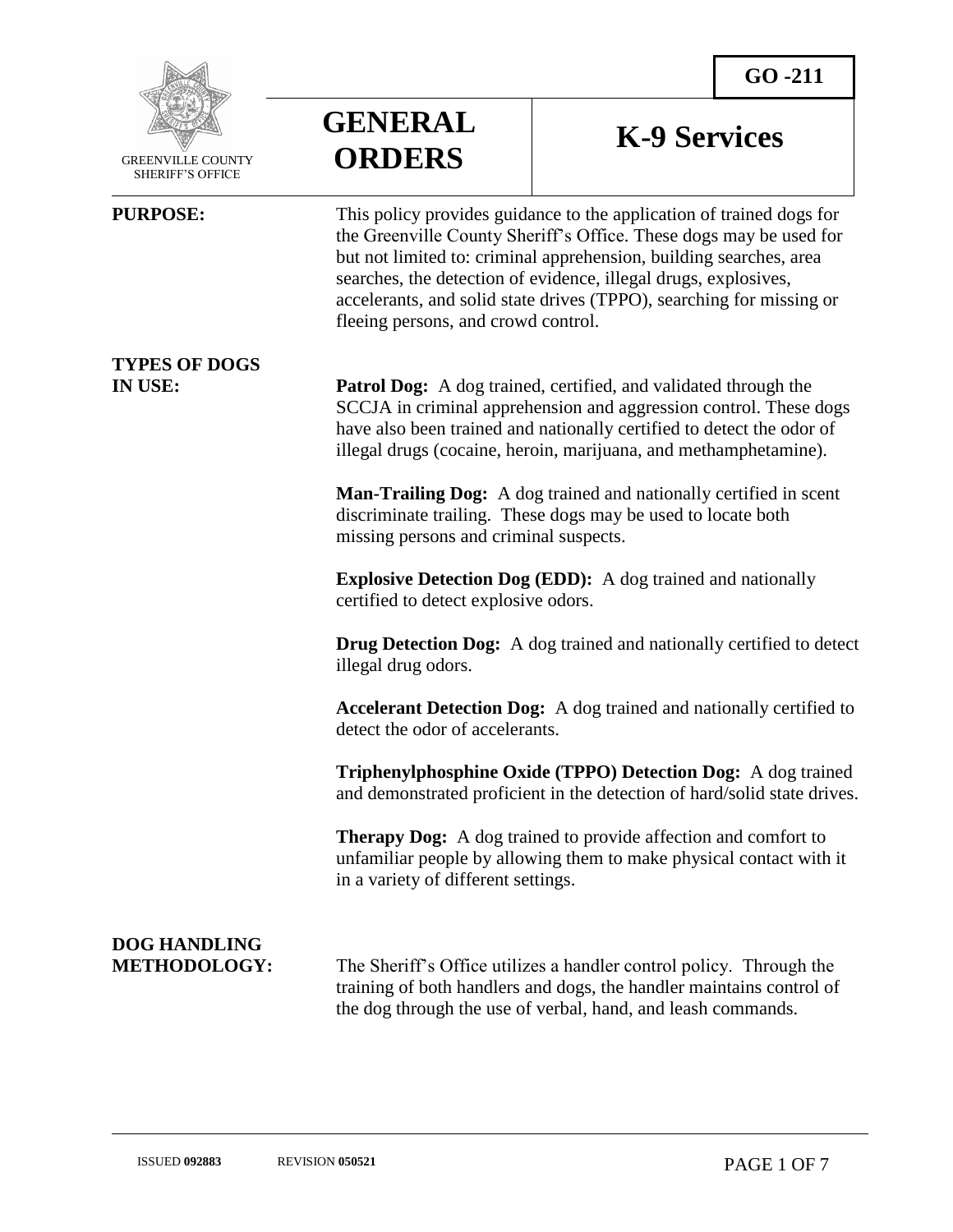**PATROL DOG:** Police service dogs are authorized for use:

- Searching buildings or areas believed clear of innocent persons for hidden criminal suspects.
- Tracking suspects
- Searching for illegal drugs in vehicles, buildings, parcels, or other legally accessible locations.
- Crowd control.
- Participating in community education demonstrations.

Patrol K-9s are dogs that are authorized to apprehend, prevent the escape of, or to seize a person who the dog handler has reasonable grounds to believe has committed or is about to commit a serious offense, and one or more of the following exist:

- 1. Reasonable belief that the person poses an immediate threat of violence or serious harm to the public, any officer, or him/herself.
- 2. The individual is resisting arrest by means of force or attempting to evade arrest by flight and use of a dog appears necessary to prevent injury to the arresting officer(s).
- 3. The individual is believed to be concealed in an area where entry by anyone other than a dog would pose a significant threat to the officer.
- 4. In situations where conditions or variables not specifically identified in this policy exist, it is the responsibility of the handler to ensure that the circumstances support a reasonable decision to use a dog.

The use or attempted use of a Patrol K-9 to apprehend an individual is considered a Response to Aggression (RTA) and classified as a Less Lethal force response.

**On-duty police service dog teams** will respond to crimes in progress without specific dispatch to assist patrol units in potentially violent situations.As a general rule, police service dog teams should not be assigned as a primary unit to "report type" calls of non-emergency nature unless so authorized by a Watch Commander, or a K-9 Unit supervisor during unusual complaint periods.

Prior to the use of a dog to search for or apprehend any individual, the handler on scene is to carefully consider all pertinent information reasonably available at the time. The information is to include, but is not limited to the following:

• Individual's exact or approximate age.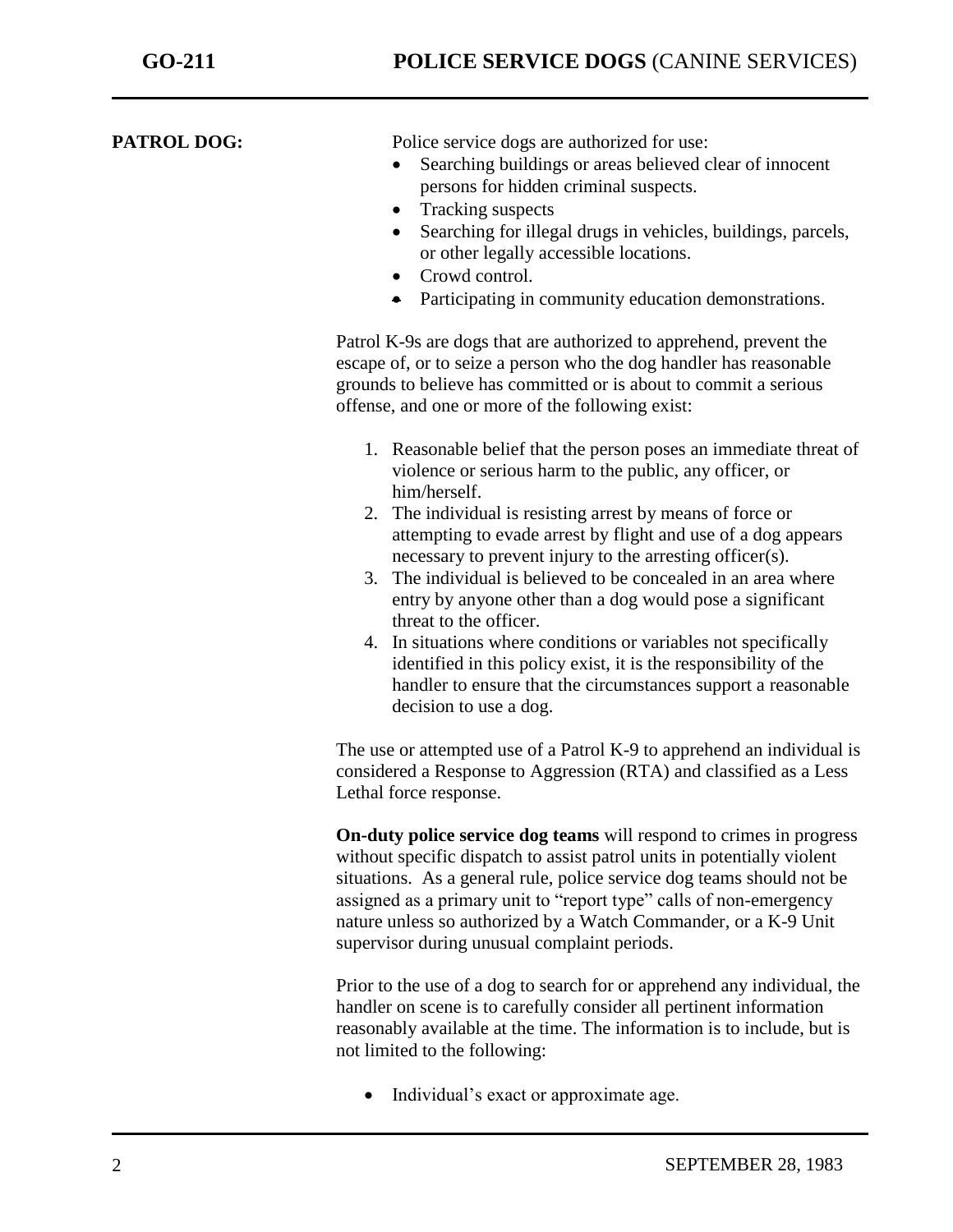- Nature of the offense.
- Potential danger to deputies attempting to intervene or assist with apprehension.
- Potential danger to the public resulting from the release of a dog.
- Degree of resistance the subject has shown.
- The potential for escape or flight if the dog is not utilized.
- The potential for injury to deputies or the public caused by the suspect if the dog is not utilized.

A K-9 handler and/or the K-9 supervisor will have the ultimate authority not to deploy the dog. Once the police service dog team is deployed, tactical use and application of the dog will be at the discretion of the individual handler who will rely on his/her judgment, training, experience and current policy. The handler will evaluate each situation and determine if the use of a dog is technically feasible. Under no circumstance shall a supervisor order a handler to deploy a K-9 for an apprehension, this decision resides solely with the handler.

**A VERBAL WARNING –** Except where it would otherwise increase the risk escape or the risk of injury to the handler, other personnel, or the general public prior to any area or building search where a suspect may be located, there will be a verbal dog announcement made. The announcement will consist of:

- 1. Verbal identification as a deputy sheriff.
- 2. The presence and imminent release of a police service dog.
- 3. A demand for surrender
- 4. Warning that the dog will bite.

A sufficient interval between warnings will be given to allow for a peaceful surrender. Additional warnings should be given throughout building searches, area searches and/or tracking/trailing deployment to insure the warning could be heard. The warning should be given in the language of the community, or if it is known to deputies that the subject speaks another language a reasonable attempt to communicate in that language should be made.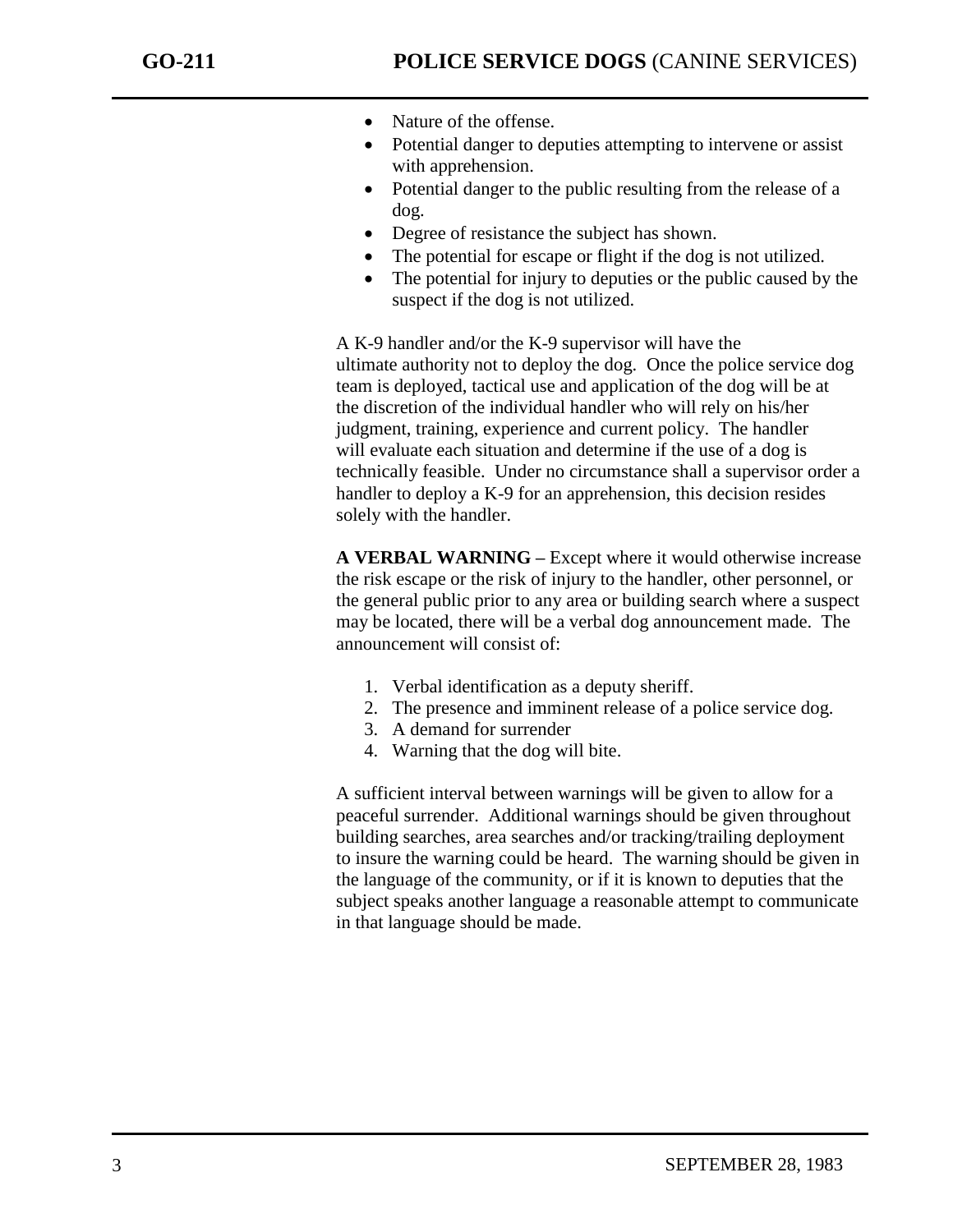| <b>PROHIBITED</b><br><b>DOG</b>          |                                                                                                                                                                                                                                                                                                                                                                                                                                                                                                                                                                                                                                                                                                                                                                                                                                                                                                                                                                                     |
|------------------------------------------|-------------------------------------------------------------------------------------------------------------------------------------------------------------------------------------------------------------------------------------------------------------------------------------------------------------------------------------------------------------------------------------------------------------------------------------------------------------------------------------------------------------------------------------------------------------------------------------------------------------------------------------------------------------------------------------------------------------------------------------------------------------------------------------------------------------------------------------------------------------------------------------------------------------------------------------------------------------------------------------|
| <b>USAGES:</b>                           | The following are situations where the usage of a dog is not justified:                                                                                                                                                                                                                                                                                                                                                                                                                                                                                                                                                                                                                                                                                                                                                                                                                                                                                                             |
|                                          | 1. To affect the arrest of an obviously highly intoxicated or<br>feeble person who cannot escape or resist deputies and who<br>poses no immediate danger to deputies or the public.<br>2. To intimidate or frighten a suspect.<br>To search for known juvenile offenders unless there is<br>3.<br>probable cause to arrest the juvenile for a violent crime under<br>the SC Code of Laws (16-1-60) or the juvenile poses an<br>immediate threat to death or serious bodily harm to deputies<br>and/or the public Sniffing of people for the odor of illegal<br>drugs.                                                                                                                                                                                                                                                                                                                                                                                                               |
| <b>DOG INFLICTED</b><br><b>INJURIES:</b> | The following applies to incidents involving a law enforcement patrol<br>dog biting or otherwise inflicting injury on anyone:                                                                                                                                                                                                                                                                                                                                                                                                                                                                                                                                                                                                                                                                                                                                                                                                                                                       |
|                                          | 1. Obtain medical attention for the injured person.<br>Note: All injuries sustained by any persons which result in<br>laceration, avulsion, or hemorrhage, will be examined and<br>attended by a physician at a medical facility.<br>2. Photographs will be taken of the injuries/bites on the subject<br>ensuring a full-body and face photo, which also shows the<br>wounds.<br>Any injuries to the suspect which occur as a result of an<br>3.<br>intentional deployment of the Patrol K-9 require a Response to<br>Aggression (RTA) report. An unintentional bite or injury<br>must be documented in an incident report but will not be<br>classified as an RTA. A K-9 Unit Supervisor must review the<br>RTA analysis for any physical apprehensions by a police<br>service dog.<br>4. Notify a K-9 Supervisor and on-duty Watch<br>Commander. The K-9 Sergeant will notify the K-9<br>$\bullet$<br>Services Unit Commander whenever a serious dog related<br>incident occurs. |
| <b>NON PATROL DOGS:</b>                  | The use and deployment of non-patrol dogs will be outlined in the<br>K-9 Services Manual. Although not specifically trained in<br>apprehension, it is recognized that these are animals with the potential<br>for accidental injury. In the event that an accidental injury results<br>from the deployment of a non-patrol dog, the same procedures will<br>be followed as if the accidental injury was the result of a patrol dog                                                                                                                                                                                                                                                                                                                                                                                                                                                                                                                                                  |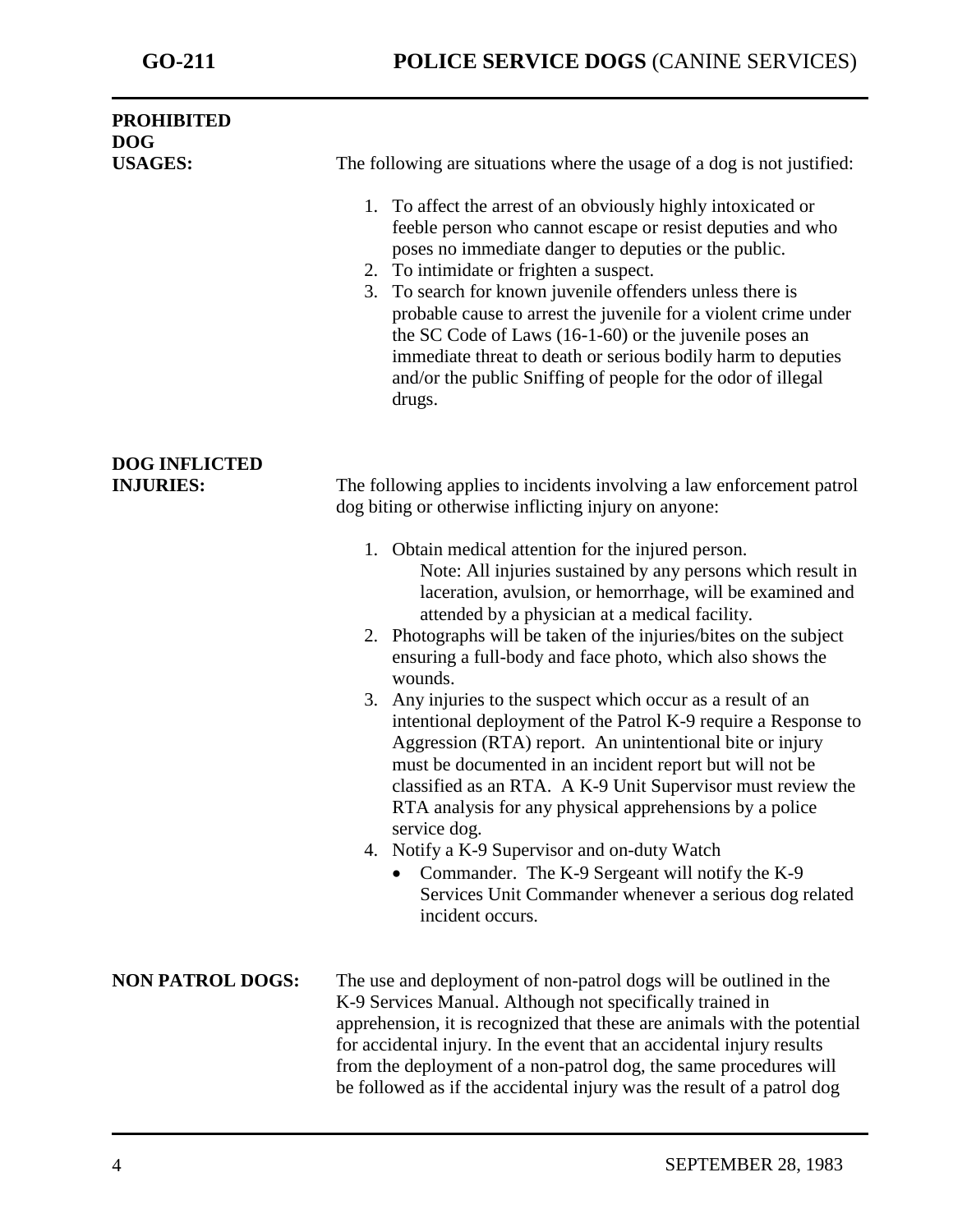deployment. National certification is mandatory for all non-patrol dogs with the exception of Therapy Dogs.

### **RESPONSIBILITIES OF DOG HANDLER:** The dog handler is responsible for: Devoting the necessary time needed to care for, feed, and maintain their Sheriff's Office dog and equipment. • Keeping the assigned dog in good physical health with regular veterinarian visits, exercise, and grooming to include up-todate annual vaccinations and heartworm preventative. • The dog handler understands that they will be compensated for the devoted to the care, feeding and maintenance of his/her assigned dog at his/her hourly wage rate. • The dog handler understands and agrees that fourteen hours of overtime are spent each work period in the care, feeding and maintenance of his/her assigned Sheriff's dog. "Work period" is defined as a fourteen (14) consecutive day period consisting of eighty hours. Obtaining specialized training in dog operations through the Greenville County Sheriff's Office: (1) 200 hour course for Single Purpose Dogs and (2) 600 hour course for Patrol K-9's. A handler transition course for a previously trained dog will consist of 200 hours when partnered with an experienced handler. A trained K-9 partnered with an inexperienced handler will complete a 400 hour course. • Participating in weekly maintenance training of the dog. Completing detailed training records on approved forms. Obtaining national certifications (NAPWDA, NNDDA, NPCA, SCPK9A, NPBA) with the dog annually. Maintaining certification through SCCJA. • Being available for call-outs as needed. Kenneling the dog in accordance with the directives prescribed in the K-9 Services manual. A Sheriff's Office dog will not be used for breeding without approval from the Sheriff. **RESPONSIBILITIES OF** GCSO: GCSO is responsible for providing: 1. The dog and all necessary equipment. 2. Dog food and necessary supplies. 3. Payment of all approved veterinary bills and associated dog medicines. 4. On a case-by-case basis, flea and other pest extermination for the interior of the handler's home.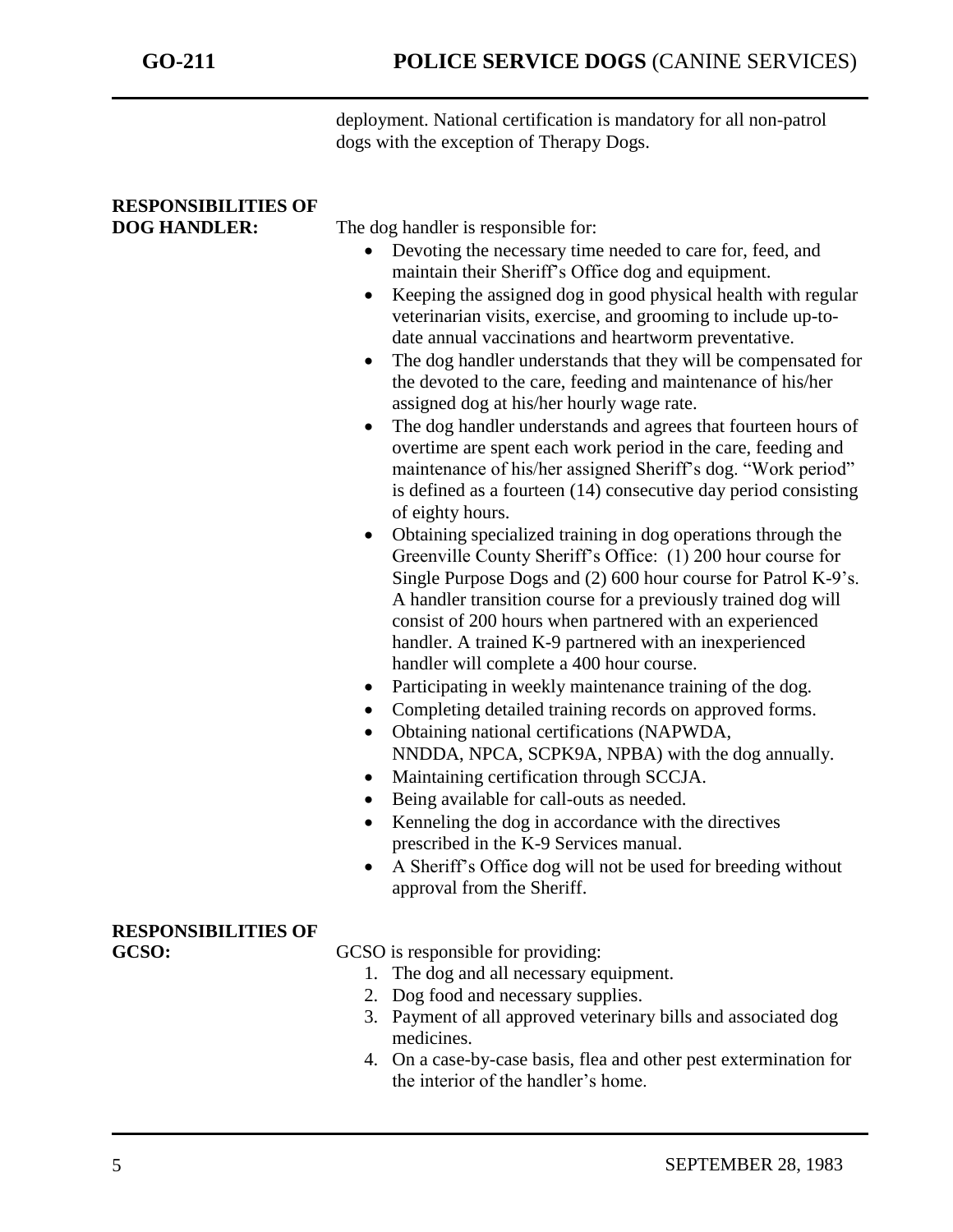5. Provide time to train on a weekly basis and to attend schools for certifications.

# **SELECTION OF**

**DOG HANDLER:** Qualifications for dog handler:

- 1. Three years experience in law enforcement.
- 2. Good physical condition.
- 3. Strong verbal and written communication skills.
- 4. Must live on property suitable for placement of a dog.
- 5. Above average annual performance evaluations.

Selection process for dog handler:

- 1. Participation in an oral interview board seated by members of the K-9 Services Unit.
- 2. Physical ability assessment.
- 3. Firearms proficiency.
- 4. Selection will be made by the affected Division Commander and the Sheriff**.**

**DUTY STATUSES OF** 

**GCSO DOGS: Active Status**: A dog that is currently in-service with the agency and who is trained, in training, or awaiting to be trained. While dogs in an active status are typically paired with an assigned handler, it is possible for a dog to be in an active status and awaiting a handler to be paired. Handlers caring for a dog in an active status are to be compensated for the care and maintenance of the dog for one-hour per day ("Garcia Pay"). All expenses related to a dog in this status are the responsibility of GCSO.

> **Inactive Status**: A dog that has served the agency, is no longer inservice, and who meets one or more of the following criteria is eligible for consideration of an inactive status classification:

- 1. Handler is severely injured or perishes in the line of duty.
- 2. Dog has served a minimum of six years in an active status.
- 3. Dog is deemed medically unfit for duty by the K-9 Services Veterinarian.

Any dog meeting the above criteria may be considered to be placed into an inactive status, with a handler in good standing, by the Selective Enforcement Division Commander. Dogs in this status will be provided with food, an annual medical examination, and annual flea/tick medications as well as heartworm preventative at the expense of GCSO. Additional medical expenses will be considered for coverage by GCSO after a consultation with the Team Veterinarian, Unit Leadership, and the Division Commander,